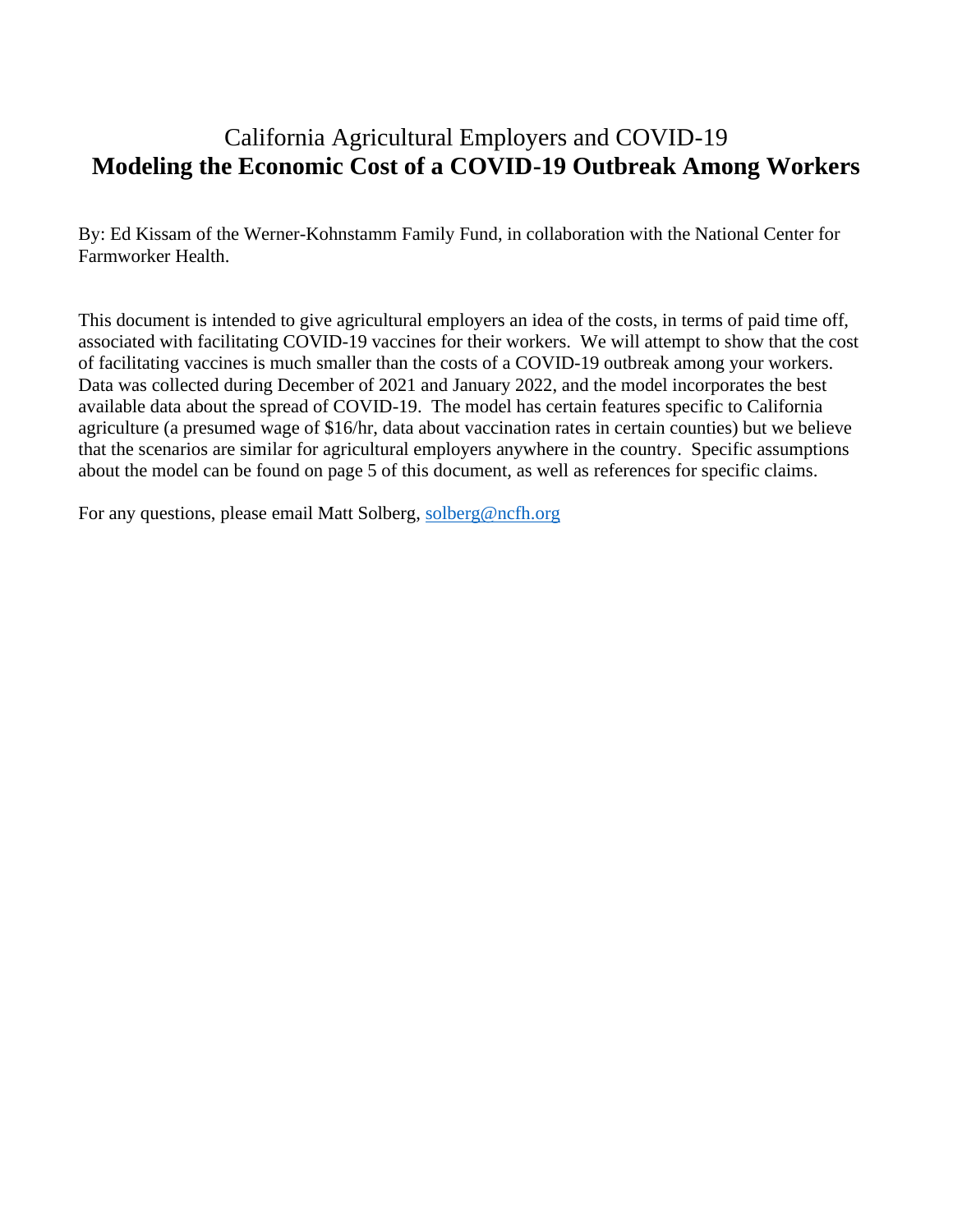Agricultural employers led the way in 2021 to make sure workers could get vaccinated against COVID-19: hosting vaccination clinics at the workplace and helping workers get to community vaccination events. According to county level vaccine data<sup>i</sup>, it is now likely that more than half of agricultural workers in California are fully vaccinated against COVID-19.

But employers can make a difference still: by offering boosters to workers who are eligible for them (to keep up protection from COVID-19) and by encouraging and facilitating initial vaccination for workers who are still unvaccinated. This model will show that the costs of giving your workers time off to get the vaccine or the booster are much lower than the costs from having unvaccinated and unboosted workers out sick with COVID-19.

We modelled a hypothetical situation of a crew of 100 workers during the current surge of the Omicron variant of COVID-19, looking at the likely economic impact in three scenarios:

- 1. The status quo where an employer does nothing to encourage vaccines
- 2. An effort by the employer to facilitate vaccines and the entire workforce gets vaccinated.
- 3. An effort by the employer to facilitate vaccines, but not all workers want it

#### **The Need for Vaccines and Boosters as the Season Starts**

With the new Omicron variant, COVID-19 transmission has substantially increased. Vaccination provides imperfect protection against infection, but it does greatly reduce the risk of hospitalization and death. Among people who are fully vaccinated and have had a booster shot, about 70% who are exposed to COVID-19 will not get sick, but those who do are more likely toy have a mild case that doesn't require hospitalization (there's a reduction in hospital admissions by at least two-thirds among those who are up-to-date on their shots)<sup>iiii</sup>.

So—new steps are needed to reduce the risk of a workplace COVID-19 outbreak:

- Encouraging and helping workers who have not yet gotten their initial vaccination or vaccination series to get it
- Helping those who need booster shots get them (by 5-6 months after vaccination with a mRNA vaccine or 2 months after vaccination with J&J).

### **Details on the Costs and Benefits of COVID-19 Vaccination**

With extraordinary good luck, an employer may not have COVID-19 introduced into their workplace. But about 1.5% of the entire population in agricultural counties in California was being infected each week as of January 15, 2022. The chance an agricultural employer's workplace will be affected by COVID-19 is very high. The scenarios presented here provide a basis for thinking about options for employers to mitigate the likely economic impacts COVID-19 will have on their business.

The costs of vaccinating workers include paid time off to get their vaccination and paid time off for those who are unable to work because they've had some side effects from the vaccination (it's estimated 15% will need a day offiv). The cost of currently unvaccinated workers remaining unvaccinated and vaccinated ones not being up-to-date on their booster shot stem from the fact that each COVID-19 positive worker must isolate themselves for 5 days. And, also, every unvaccinated co-worker who has had close contact with a sick co-worker needs to be quarantined for 5 days.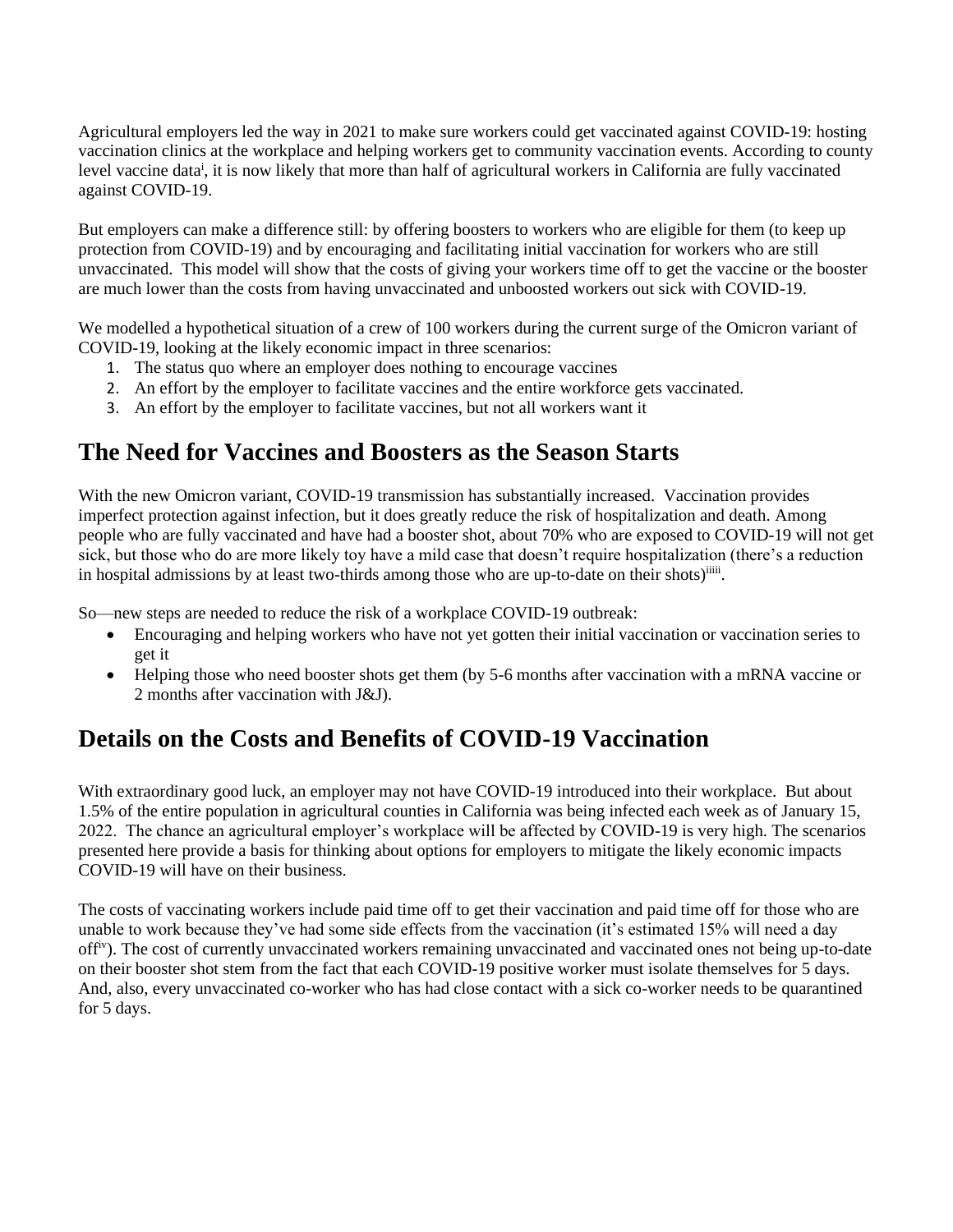## **Estimating Costs of COVID-19 Outbreaks in Different Scenarios**

#### **Scenario 1: Status Quo (60 workers vaccinated, 10 with booster, and 40 unvaccinated) Scenario 2: Maximum Protection (all 100 fully vaccinated, 60 with booster) Scenario 3: Effort But Not All (70 workers vaccinated, 60 with booster, 30 remain unvaccinated)**

The following table shows the worst case (Scenario 1) and the best case (Scenario 2). Scenario 3 is explained further below. Efforts to vaccinate workers will almost always decrease the costs of COVID-19 to a business although the actual savings will vary—depending on workplace conditions, level of vaccine uptake when workers were initially vaccinated, extent of on-time boosting, and how hard COVID-19 hits a community, and when.

| <b>Impact of a COVID-19 Workforce Outbreak on Available Workers and Work Hours</b> |                                                         |               |                   |                   |  |  |
|------------------------------------------------------------------------------------|---------------------------------------------------------|---------------|-------------------|-------------------|--|--|
| <b>Hypothetical Agricultural Workforce of 100</b>                                  | <b>Workers Quarantined (COVID-19+ or Close Contact)</b> |               |                   |                   |  |  |
| <b>SCENARIO 1: STATUS QUO</b>                                                      | <b>WEEK1</b>                                            | <b>WEEK 2</b> | <b>WEEK 3</b>     | <b>CUMULATIVE</b> |  |  |
| <b>Infected Workers</b>                                                            |                                                         |               | 4                 |                   |  |  |
| $(60$ vaccinated, 10 w/booster, 40 unvaccinated)                                   |                                                         |               |                   |                   |  |  |
| Unvaccinated co-workers who were in close contact                                  | 12                                                      | 14            | 15                | 40                |  |  |
| with infected workers, so have to quarantine                                       |                                                         |               |                   |                   |  |  |
| Hours lost to isolation of sick workers and quarantine                             | 376                                                     | 900           | 1,212             | 2,488             |  |  |
| of their unvaccinated contacts (1 recovered worker                                 |                                                         |               |                   |                   |  |  |
| returning in Week 2, 2 in Week 3, 6 quarantined back                               |                                                         |               |                   |                   |  |  |
| in Week 2,10 back in Week 3                                                        |                                                         |               |                   |                   |  |  |
| <b>SCENARIO 2: FULL VACCINATION</b>                                                | WEEK1                                                   | WEEK 2        | WEEK <sub>3</sub> | <b>CUMULATIVE</b> |  |  |
| Workers Out if All Vaccinated (100 vaccinated, 60                                  | $\Omega$                                                |               | 2.                |                   |  |  |
| $w/$ booster, 0 unvaccinated)                                                      |                                                         |               |                   |                   |  |  |
| Co-workers who were in close contact—None                                          | 0                                                       | 0             | 0                 |                   |  |  |
| because vaccinated workers can continue to work                                    |                                                         |               |                   |                   |  |  |
| even if exposed                                                                    |                                                         |               |                   |                   |  |  |
| Hours lost to isolation for workers with breakthrough                              | $\Omega$                                                | 40            | 60                | 100               |  |  |
| infection with one recovered worker returning in                                   |                                                         |               |                   |                   |  |  |
| Week 3                                                                             |                                                         |               |                   |                   |  |  |

*\*Initial weekly community incidence=1% and infection rate (average people infected by each Omicron case)* 

#### *Scenario 1: Hope for Best, Do Not Encourage Vaccines/Boosters*

In a crew of 100 where 60 are vaccinated, but

few (only 10) have gotten a booster we project that, over a 3-week period, about 7 workers are going to be out sick for at least 5 days each because they were infected. The biggest economic impact of COVID-19 in this scenario is from unvaccinated workers and those overdue for a booster needing to be quarantined. The likelihood of being a close contact of a co-worker who has contracted COVID-19 increases over the 3 weeks in this scenario because there are likely to be more cases in Weeks 2 and 3 than in the first week.

The combination of sick workers and unvaccinated, quarantined workers (some of whom might subsequently become ill, some who fortunately would not) would likely shut down production during Weeks 2 and 3 of a workplace outbreak, so there would be additional costs from lost revenue.

**Modelling suggests the economic impact of COVID-19 in this typical workforce—time off for 7 sick workers to isolate and the unvaccinated co-workers who had close contact with them to quarantine would be about \$40,000.**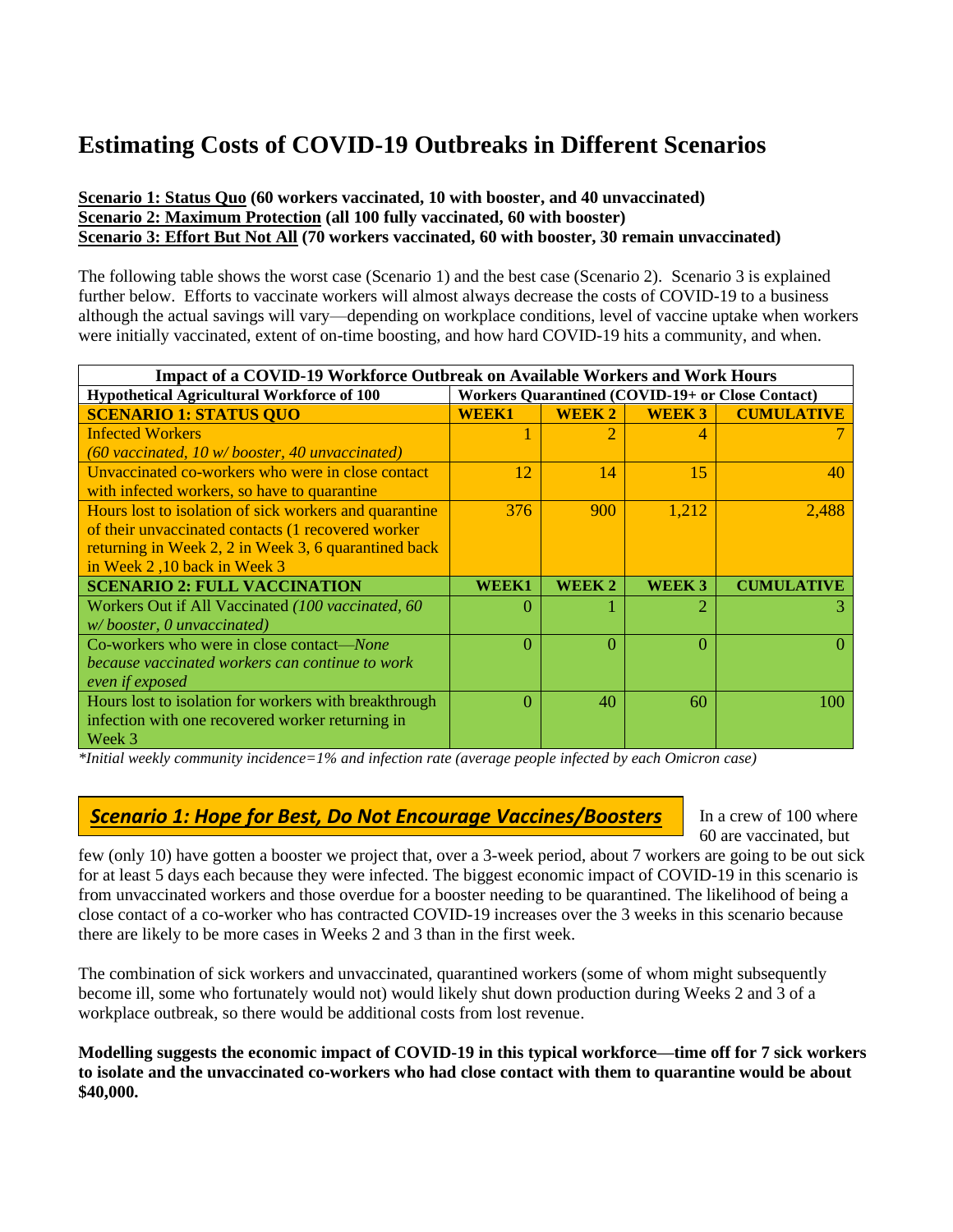#### *Scenario 2: Encourage Vaccination/Boosters for Workers, 100% Uptake*

Assuming the entire workforce of 100 is vaccinated and boosted, the economic impact of Omicron will be greatly reduced. Although vaccination doesn't provide perfect protection, it greatly reduces infection and transmission. The cost of time for vaccinating the 40 unvaccinated workers and providing boosters to the 50 workers who need them in this scenario is about \$10,000. However, this reduces time off for workers who are sick and, very importantly, makes it possible for the workers who have been vaccinated to continue working (using masks) even if they have been exposed to a worker who has COVID-19.

The cost in that scenario is, then, about \$10,000 for time off for the unvaccinated workers to get vaccinated and for the already-vaccinated workers to get their boosters. Although there will be a few vaccine breakthroughs, the cost of sick leave is likely to be about \$1,600.

**The total economic impact of COVID-19 in Scenario 2, then, is about \$12,000. Most importantly, production can continue at close to usual rates—because only 3 workers would be expected to have vaccine breakthrough cases and vaccinated workers can continue to work even if they are a close contact of one of the workers who did contract COVID-19.**

#### *Scenario 3: Encourage Vaccination/Boosters for Workers, but not all want*

We also modeled a <u>Scenario 3</u>—assuming a vigorous but incomplete effort to get the entire workforce vaccinated and boosted, and projected a COVID-19 impact cost of \$28,000—a savings of \$12,000 over doing nothing.

### **The Bottom Line: Return on Investment in Vaccination Is 2:1**

Since Scenario 1 (no additional vaccination) results in about \$40,000 of COVID-19 impact costs and Scenario 2 (assuring the entire workforce is vaccinated and boosted) results in about \$12,000 of costs, an employer's investment to get their whole workforce vaccinated yields cost savings of \$28,000, a return on investment of about 2:1—even without factoring in loss of revenue from decreased production.

Working hard to make sure your workers all get vaccinated and that those who have already been vaccinated get a booster right away is the best way to protect your own business profitability as well as protecting your workers and their families.

Proactive efforts to facilitate workers getting vaccinations, including boosters when they need them, will also really help morale in a worrisome time. To be sure, there may still be some workers who are reluctant to get vaccinated but doing everything possible to encourage vaccination and help those who want to be vaccinated or get a booster when they need it, will result in savings for your business and your workers.

If employers invite workers' family members who need vaccinations to get vaccinated at company-hosted vaccination events it will help even more—because it reduces the risk of workers getting infected even further, a real benefit to the workers, their families, and the local community.

**Modeling Assumptions:** *based on published data analyses, statements by experts, and news coverage*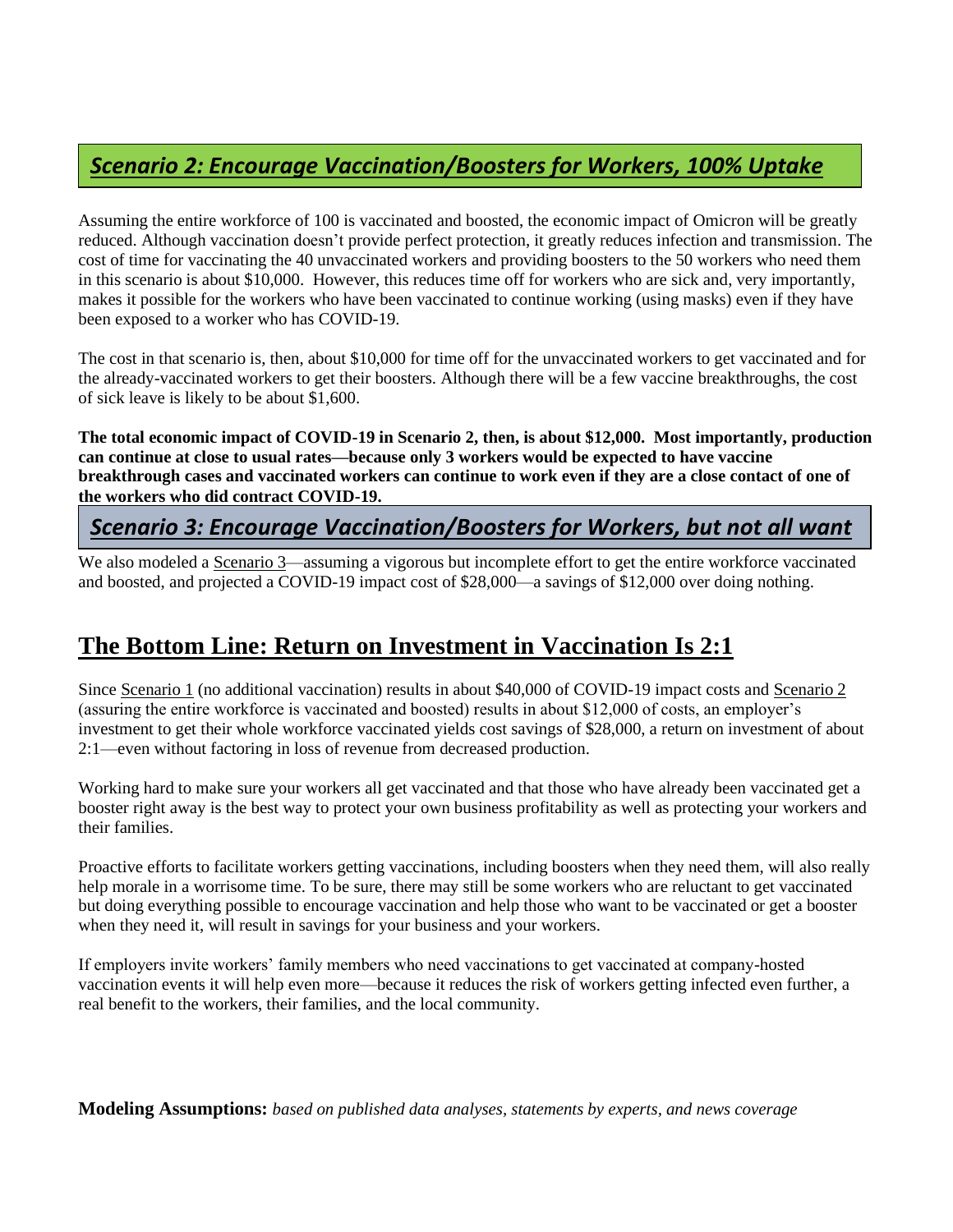*Omicron reproductive rate: Wuhan wild-strain R0=2.76 and Omicron R0=10—about 4 times more infectious mRNA protection against Omicron for vaccinated individuals=30% mRNA vaccination+booster protection against symptomatic Omicron infection=65% agricultural worker vaccination rate=60% agricultural worker vaccination+booster rate=10%*

*workcrew infection assumes weekly community weekly incidence=0.5% in Wk 1, 1% in Wk 2, 1.5% in Wk. 3 work crew outbreak is based on "composite incidence"—community incidence+prior week workplace Scenario 2 for proactive vaccination assumes vaccination or boosting 1 mo. prior to 1st workcrew case work hours lost assumes that COVID-19+ workers return to workforce having been off work for 5 days assumes close contacts of unvaccinated and those overdue for boosters are quarantined and return after 5 days assumes 1/3rd of workforce are close contacts in Week 1, that ½ are close contacts in Week 2, and 2/3rds in Week 3 assumes employer pays 4 hours for time off to get vaccinated, actual cost may be lower if vaccination is on site modeling assumes that vaccine and vaccinators provided at no cost by a public sector entity*

#### **Discussion of Underlying Model for Estimating Workplace Outbreak Costs in Scenarios 1 and 2**

This preliminary estimate of the progression of a workplace outbreak of COVID-19 Omicron variant outbreak is a simplified SEIR model (susceptible, exposed, infected, recovered). It assumes that virtually all agricultural workers are exposed to COVID-19 in the workplace, at home in crowded housing, or in crowded transportation to/from work. The estimate incorporates current California guidance (based on January 5, 2022 California Department of Public Health and January 12 2022 Cal/OSHA regulations) for isolation of COVID-19-infected workers and quarantined their co-workers who are unvaccinated or overdue for a booster shot. See <https://www.dir.ca.gov/dosh/coronavirus/COVID19FAQs.html#iso>

Our estimate stratifies the workforce in terms of risk of susceptibility based on the estimated proportion of farmworkers who are unvaccinated (40%), vaccinated (60%), and up-to-date with boosters (10%) based on current estimates of vaccine efficacy against Omicron and estimated vaccination levels among farmworkers. It is estimated that prior mRNA vaccination provides 30% protection against Omicron variant infection but that J&J protection is lower. It is assumed that vaccination+booster provides 65% protection.

The first component of the model estimates spread of COVID-19 infection in the workplace and hours lost due to required isolation of infected workers and required quarantine of their unvaccinated close contacts. The second component estimates cost of vaccination and cost of hours of work lost. The cost calculations assume payment for time off for vaccination, time off for vaccination side effects that preclude work, payment of time off for isolation of COVID-19+ workers and for required quarantine of close contacts (i.e. the unvaccinated close contacts of infected workers).

The model assumes employer diligence in rapidly identifying and quarantining COVID-19+ workers and that close contacts are also rapidly and reliably identified. Slower identification of COVID-19 infected workers will result in faster spread and a higher number of close contacts for each infected worker. The model recognizes that COVIDcases are, typically, infectious for 1 day or more before symptoms appear and that a significant proportion are asymptomatic and would only be detected with routine workplace screening with rapid-turnaround testing. It is not possible to guarantee that vaccinated and boosted workers will be protected. But it is possible to guarantee that the chances of remaining uninfected and staying healthy are greatly improved if they are up-to-date on their shots.

This hypothetical model assumes a workforce of 100 full-time workers who work 40 hours per week. It is designed simply to show the consequences of two courses of action to confront COVID-19: Scenario 1 and Scenario 2. In the real-world actual progression of outbreaks in agricultural work settings depends on specific crop activities and operational conditions—including extent to which masking and social isolation are encouraged. Even where seasonal work is at a low, preparing for more worker-to-worker close contact in Spring, 2022 pays off.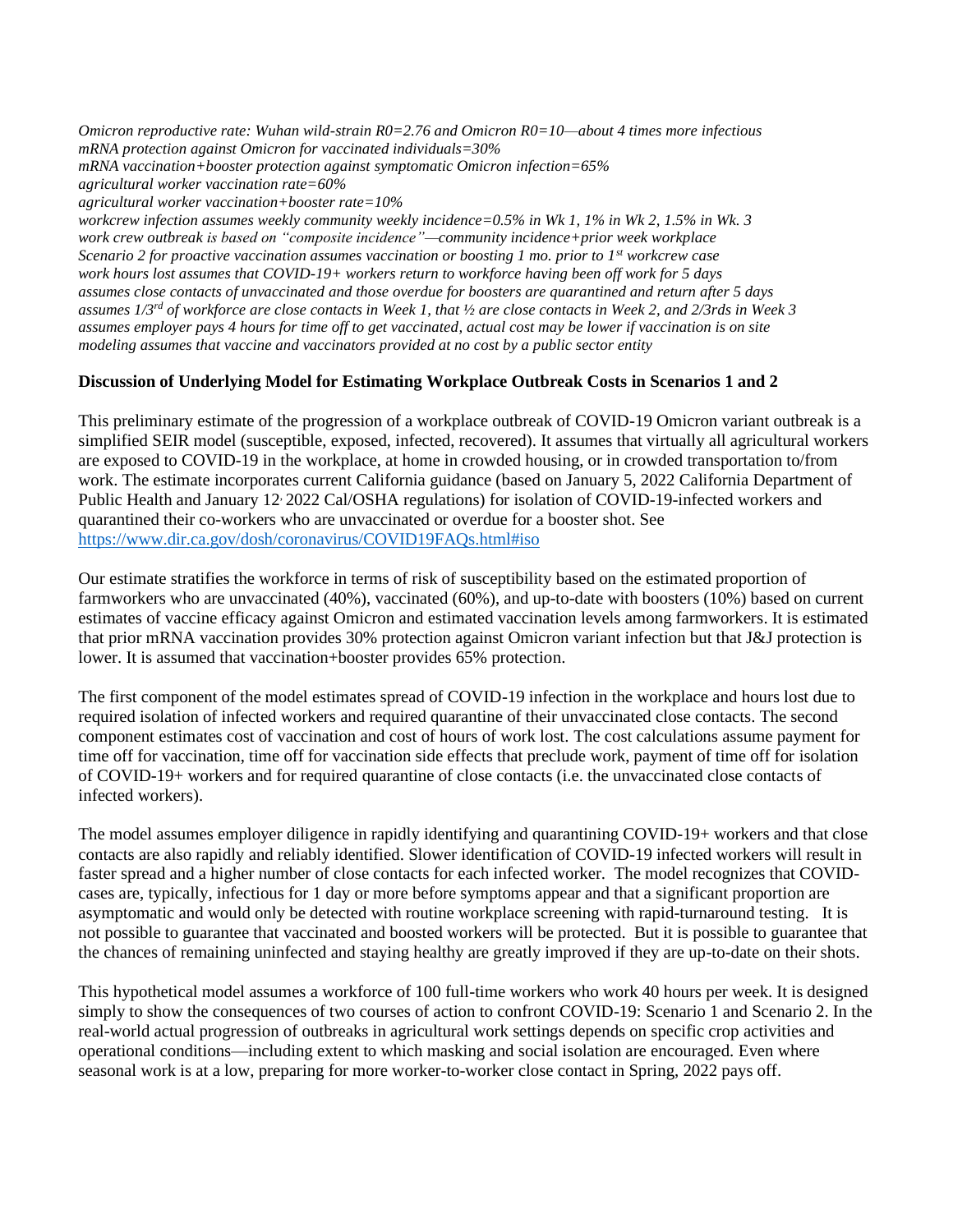The modelling of both COVID-19 spread in a workplace outbreak does not incorporate any specific assumptions about work assignments of vaccinated and unvaccinated workers but it does assume that there is a 1-2 day lag in identifying close contacts of COVID-19+ workers. For this reason, the model estimates COVID-19 incidence in the workplace based on incidence in the prior week, multiplied by the infection rate. So, if the previous week workplace incidence is 1% (i.e.1 out of 100 workers infected), the estimated workplace incidence is the "midweek" one—1.5 times the previous week since that is the average Omicron infection rate in agricultural counties then the current week workplace infection rate is 1.5%.

Actual vaccination rates in some agricultural counties may be much lower than estimated in our current modelling—e.g. 35%-50%, not 60%. Actual workplace spread is, of course, faster where there are more unvaccinated workers. The rate of spread is also sensitive to the proportion of vaccinated workers who have gotten a booster on time.

State and national data suggest that our estimate that only 10% of the agricultural workforce are currently boosted is accurate. As of January 15, all workers who finished their initial vaccination series by August 15 are due for a booster. Booster-driven increases in protection are rapid—1 week after vaccination. Booster shots essentially double protection against Omicron (from 30% protection to 70% protection)<sup>v</sup>.

COVID-19 transmission in farmworker communities is a 2-way street where workers living in crowded housing may be infected by family or other housemates and bring COVID-19 into the workplace. Or vice-versa workers who contract COVID-19 in the workplace can bring it home.

To the extent possible, working to vaccinate workers' families' will be helpful too. The current incidence of COVID-19 at is already high in some agricultural counties. The model assumes an agricultural workplace will be very likely to have Omicron introduced into its workforce with a community incidence of 1% or greater.

The current community incidence in California agricultural counties as of January  $15<sup>th</sup>$ , 2022 is the following:

| <b>COMMUNITY INCIDENCE</b><br>1-17 FROM ACT NOW <sup>vi</sup> | New cases per<br>day/100K | New cases per<br>week/100K | New cases/week<br>as % of population | <b>Infection Rate</b><br>from COVID Act<br>Now on 1-17 |
|---------------------------------------------------------------|---------------------------|----------------------------|--------------------------------------|--------------------------------------------------------|
| Fresno                                                        | 183                       | 1281                       | 1.3                                  | 1.64                                                   |
| Kern                                                          | 189                       | 1323                       | 1.3                                  | 1.65                                                   |
| Ventura                                                       | 309                       | 2163                       | 2.2                                  | 1.52                                                   |
| San Joaquin                                                   | 247                       | 1729                       | 1.7                                  | 1.63                                                   |
| Stanislaus                                                    | 202                       | 1414                       | 1.4                                  | 1.62                                                   |
| Tulare                                                        | 173                       | 1211                       | 1.2                                  | 1.66                                                   |
| Madera                                                        | 174                       | 1218                       | 1.2                                  | 1.47                                                   |
| Merced                                                        | 212                       | 1484                       | 1.5                                  | 1.44                                                   |
| Monterey                                                      | 189                       | 1323                       | 1.3                                  | 1.50                                                   |